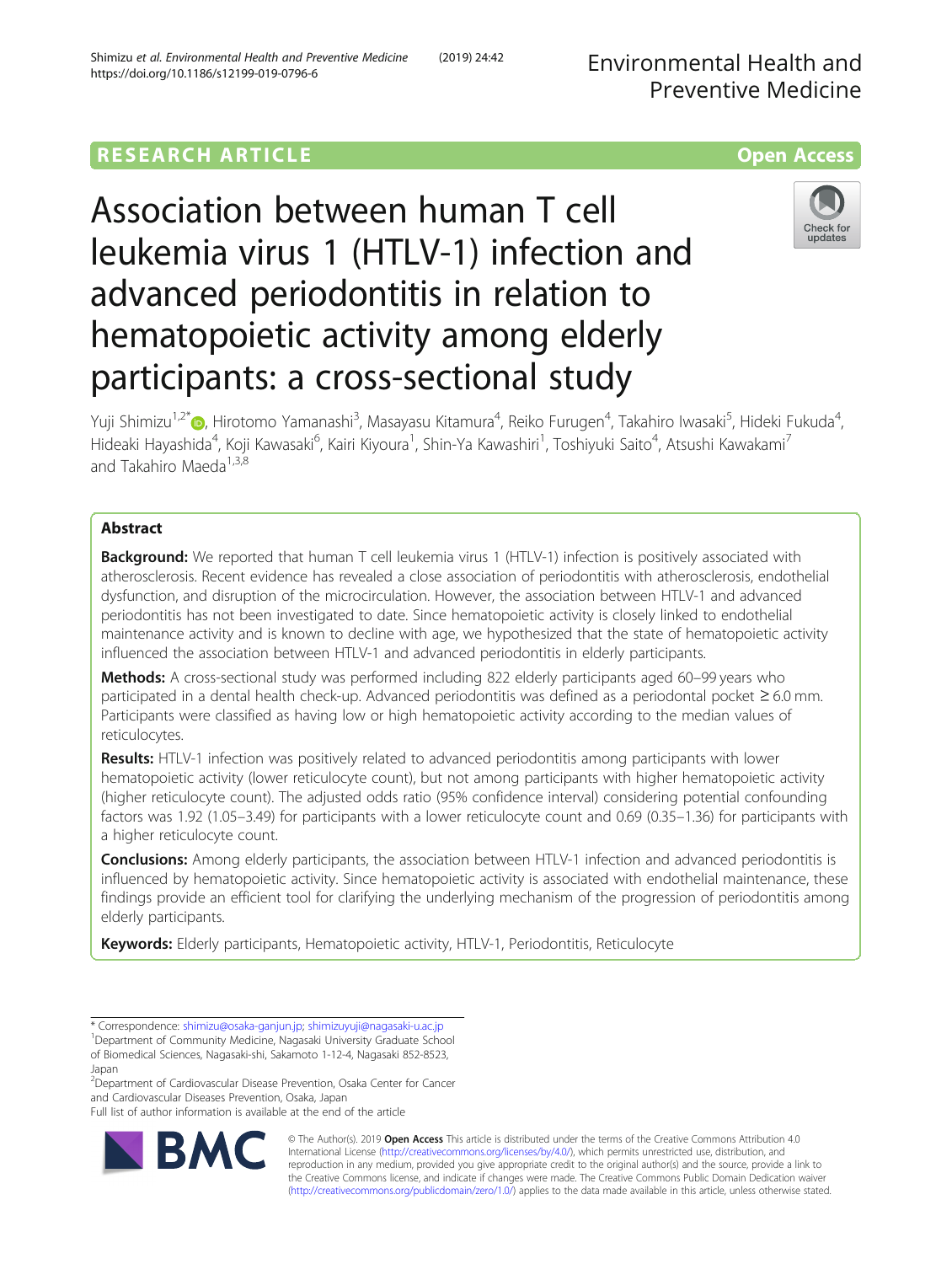# Background

Human T cell leukemia virus 1 (HTLV-1) is an oncogenic retrovirus affecting individuals worldwide, although the southern part of Japan is known as a highly endemic region for HTLV-1 infection [\[1\]](#page-5-0). In Japan, the number of HTLV-1 carriers was estimated to be approximately 1.2 million during the late 1980s [\[2](#page-5-0)]. The majority of HTLV-1 carriers remain asymptomatic throughout their lives  $[3-6]$  $[3-6]$  $[3-6]$  $[3-6]$ . However, we previously identified a positive association of asymptomatic HTLV-1 infection with atherosclerosis [[7\]](#page-5-0), which is the result of endothelial dysfunction [[8](#page-5-0)].

In addition, recent studies have revealed that periodontitis is closely associated with atherosclerosis [\[9](#page-5-0)], endothelial dysfunction  $[10, 11]$  $[10, 11]$  $[10, 11]$  $[10, 11]$  $[10, 11]$ , and disruption of microcirculation [\[12](#page-5-0), [13](#page-5-0)]. Periodontitis is one of the major causes of tooth loss, resulting in a significant decrease in the quality of life of elderly participants [\[14](#page-5-0)]; however, the association between HTLV-1 infection and advanced periodontitis among elderly participants remains unknown.

In addition, bone marrow activity (hematopoietic activity) has been recently identified to be associated with endothelial maintenance [\[15](#page-5-0)–[17](#page-5-0)]; reticulocyte levels, a marker of hematopoietic activity, were found to be associated with the activity of endothelial maintenance in elderly Japanese individuals [\[18](#page-5-0)]. Since aging is also well known to be associated with a reduction in hematopoietic activity as the bone marrow function declines [\[19](#page-5-0)–[21\]](#page-5-0), hematopoietic activity can be expected to influence the observed association between HTLV-1 infection and advanced periodontitis among elderly participants. Therefore, clarifying the role of reticulocyte levels in mediating the association between HTLV-1 infection and advanced periodontitis could provide an efficient tool for elucidating the mechanism underlying the progression of periodontitis in the elderly.

To evaluate this hypothesis, we conducted a crosssectional study to examine the influence of hematopoietic activity (assessed by reticulocyte counts) on the association between HTLV-1 and advanced periodontitis among 822 elderly participants that received an annual dental health check-up from 2016 to 2018.

# Methods

# Study population

The study population comprised a total of 1925 participants (702 men and 1223 women) aged 60–99 years from Goto city in the western part of Japan who participated in an annual health check-up with oral assessment in 2016–2018. This annual check-up program is conducted by the local government and directed by the Ministry of Health, Labor and Welfare in Japan. Owing to the shortage of staff to conduct the health check-up in the present survey, the entire city could not be surveyed in 1 year. Therefore, we conducted the survey in different parts of the city over a period of 3 years to ensure that all areas of Goto city were covered. Nevertheless, no individual in the population overlapped among the 3 years of the study. Participants were excluded if there were no carotid intima-media thickness (CIMT) data ( $n = 4$ ) or laboratory data ( $n = 3$ ) available, or if they had less than 10 remaining teeth  $(n = 1078)$ . Since anemia (low levels of hemoglobin, Hb) has been reported to be associated with periodontitis [[22,](#page-5-0) [23](#page-5-0)] and HTLV-1 infection [\[24](#page-5-0)], anemia was considered to be a strong confounding factor for the present analysis; therefore, we excluded participants diagnosed with anemia (Hb < 11 g/dL;  $n = 15$ ). We also excluded participants without available HTLV-1 data  $(n = 3)$ . The remaining participants, comprising 326 men and 496 women, were ultimately included for analysis.

### Data collection and laboratory measurements

A trained interviewer obtained the information on smoking status. Body weight and height were measured while the participant was in bare feet and wearing light clothing using an automatic body composition analyzer (BF-220; Tanita, Tokyo, Japan). Body mass index was calculated as weight  $(kg)/height$  (m)<sup>2</sup>.

Blood samples were collected into EDTA-2K tubes and siliconized tubes, and all measurements were conducted according to standard automated laboratory procedures at SRL, Inc. (Tokyo, Japan). The parameters tested included red blood cell (RBC) count, reticulocyte count, Hb level, and serum creatinine level. Reticulocyte count was calculated with the following formula: reticulocytes ( $\times$  10<sup>4</sup> cells/ $\mu$ L) = (reticulocytes, ‰)  $\times$  RBC ( $\times$  10<sup>4</sup>  $cells/µL)/1000$ . The glomerular filtration rate (GFR) was estimated according to an established method with three modifications recently proposed by a working group of the Japanese Chronic Kidney Disease Initiative [\[25\]](#page-5-0). According to this adaptation, GFR (mL min/1.73 m<sup>2</sup>) =  $194 \times$  [serum creatinine (enzyme method)]<sup>-1.094</sup> × (age)<sup>-0.287</sup> × (0.739 for women).

# Measurement of CIMT

CIMT was measured by an experienced vascular technician based on ultrasonography of the left and right common carotid arteries using a LOGIQ Book XP with a 10- MHz transducer (GE Healthcare, Milwaukee, WI, USA). Mean values for the left and right CIMT were calculated with automated digital edge-detection software (Intimascope; MediaCross, Tokyo, Japan) according to a previously described protocol [\[26](#page-5-0)]. The values of right and left CIMT, not including plaque measurements, were then calculated, and the mean CIMT value was used for analysis.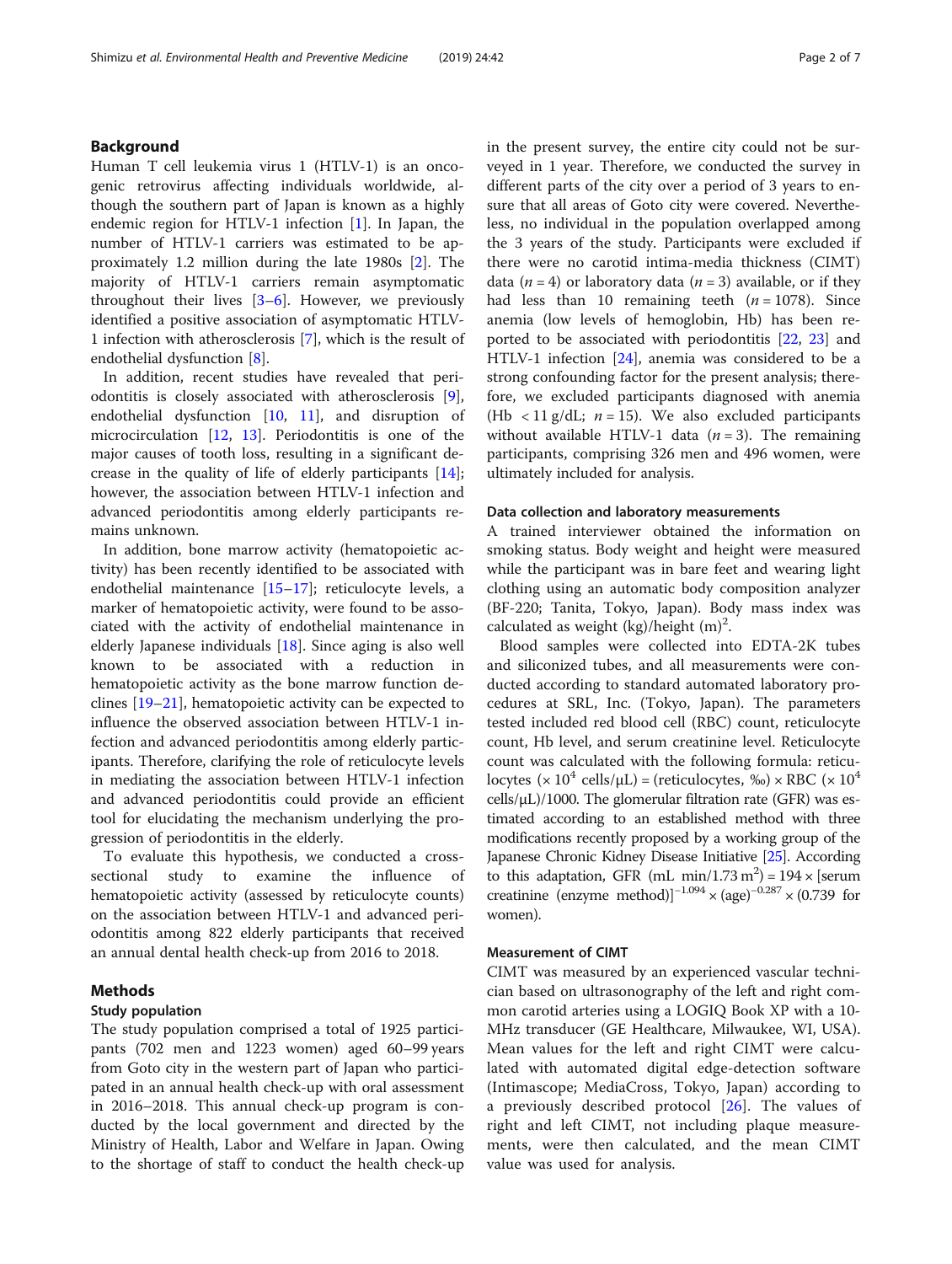# Detection of HTLV-1

A chemiluminescent enzyme immunoassay (CLEIA) kit was used to detect the presence of HTLV-1 (Fujirebio Inc., Tokyo, Japan) according to the manufacturer's instructions.

# Oral examination

Trained dentists performed a periodontal examination according to a modified method of the Third National Health and Nutrition Examination Survey [\[27](#page-5-0)]. Probing pocket depth was measured using a periodontal probe at the mesio-buccal and mid-buccal sites for all present teeth, excluding the third molars. Advanced periodontitis was diagnosed as a probing pocket depth  $\geq 6$  mm. Prior to the start of the study, all examiners were trained in the same manner and their assessments were calibrated using a chart, periodontal models, and volunteers at Nagasaki University Hospital.

## Statistical analysis

The median value for the reticulocyte count  $(5.175 \times 10^4$ cells/μL for men and  $4.926 \times 10^4$  cells/μL for women) was set as the cutoff point for classifying the participants into those with low and high hematopoietic activity. The differences in mean values or proportions of reticulocyte levels were analyzed in relation to HTLV-1 status. Significant differences were evaluated using analysis of variance (ANOVA) for continuous variables and chi-squared test for proportion data.

Logistic regression models were used to calculate odds ratios (ORs) and 95% confidence intervals (CIs) to determine the association between HTLV-1 infection and advanced periodontitis. Since aging influences the hematopoietic activity, which in turn influences erythropoietin production, the participants were stratified according to their hematopoietic activity (maintained or reduced hematopoiesis) based on the level of reticulocytes (high or low).

Periodontitis risk factors with a direct influence on the intra-oral environment, such as smoking [[28\]](#page-6-0) and number of remaining teeth, were regarded as potential confounding factors in the present analysis. Although no significant correlation between caries (decayed teeth) and periodontitis has been observed in previous studies, both conditions have a common etiology [[29,](#page-6-0) [30\]](#page-6-0). Therefore, we also included the presence of decayed teeth as a confounding factor in the present analysis. In addition, a low level of Hb can stimulate reticulocyte production and was reported to be associated with more aggressive forms of periodontitis [[22\]](#page-5-0), while high levels of Hb are associated with increased arterial stiffness (atherosclerosis) [[31\]](#page-6-0). Since CIMT was reported to be positively associated with periodontitis [\[9\]](#page-5-0), we included both Hb and CIMT as confounding factors in the model.

In addition, hemoglobin level is known to be associated with renal function [\[32\]](#page-6-0) as well as increased arterial stiffness, as evaluated by the cardio-ankle vascular index (CAVI) [[31](#page-6-0)]. CIMT is known to be associated with hematopoietic activity [[33\]](#page-6-0). Moreover, hematopoietic activity serves as a determining factor for the association between chronic kidney disease and CIMT [\[34](#page-6-0)] and for the association between CAVI and CIMT [[35\]](#page-6-0). Therefore, we also included renal function as a confounding factor in the model, which was evaluated by the GFR. Although endothelial dysfunction is a common initial mechanism leading to atherosclerosis and renal dysfunction [[8](#page-5-0)], the model further adjusted for GFR could present a risk of multicollinearity. Therefore, we established three distinct models to adjust for these confounding factors. The first model was adjusted for only sex and age (model 1); the second model (model 2) included the other potential confounding factors, namely smoking status (never-smoker, former smoker, or current smoker), number of remaining teeth, decayed teeth (yes/no), CIMT (mm), and Hb (g/dL). The last model (model 3) was the one further adjusted for GFR.

All statistical analyses were performed with the SAS system for Windows (version 9.4: SAS Inc., Cary, NC, USA). Values of  $p < 0.05$  were regarded as statistically significant.

# Results

#### General characteristics of the study population

Among the total 822 participants with a mean ± standard deviation (SD) age of  $71.2 \pm 6.7$  years, 140 (17.0%) showed an HTLV-1-positive status and 181 (22.0%) were diagnosed as having advanced periodontitis; 411 participants had low hematopoietic activity (i.e., a low reticulocyte level).

Table [1](#page-3-0) shows the reticulocyte level-specific characteristics of the study population according to the HTLV-1 infection status. No significant associations were observed for participants with lower hematopoietic activity, whereas participants with higher hematopoietic activity and HTLV-1 infection were significantly older than those without HTLV-1 infection.

# Association between advanced periodontitis and HTLV-1

As shown in Table [2,](#page-3-0) there was no significant association between HTLV-1 infection and advanced periodontitis among the total participants. However, HTLV-1 infection was significantly positively associated with advanced periodontitis for participants with lower hematopoietic activity, but not for those with higher hematopoietic activity (Table [3](#page-4-0)). In addition, a significant interaction was observed in model 1 and model 2 between HTLV-1 status and hematopoietic activity level (low vs. high) with respect to advanced periodontitis. After further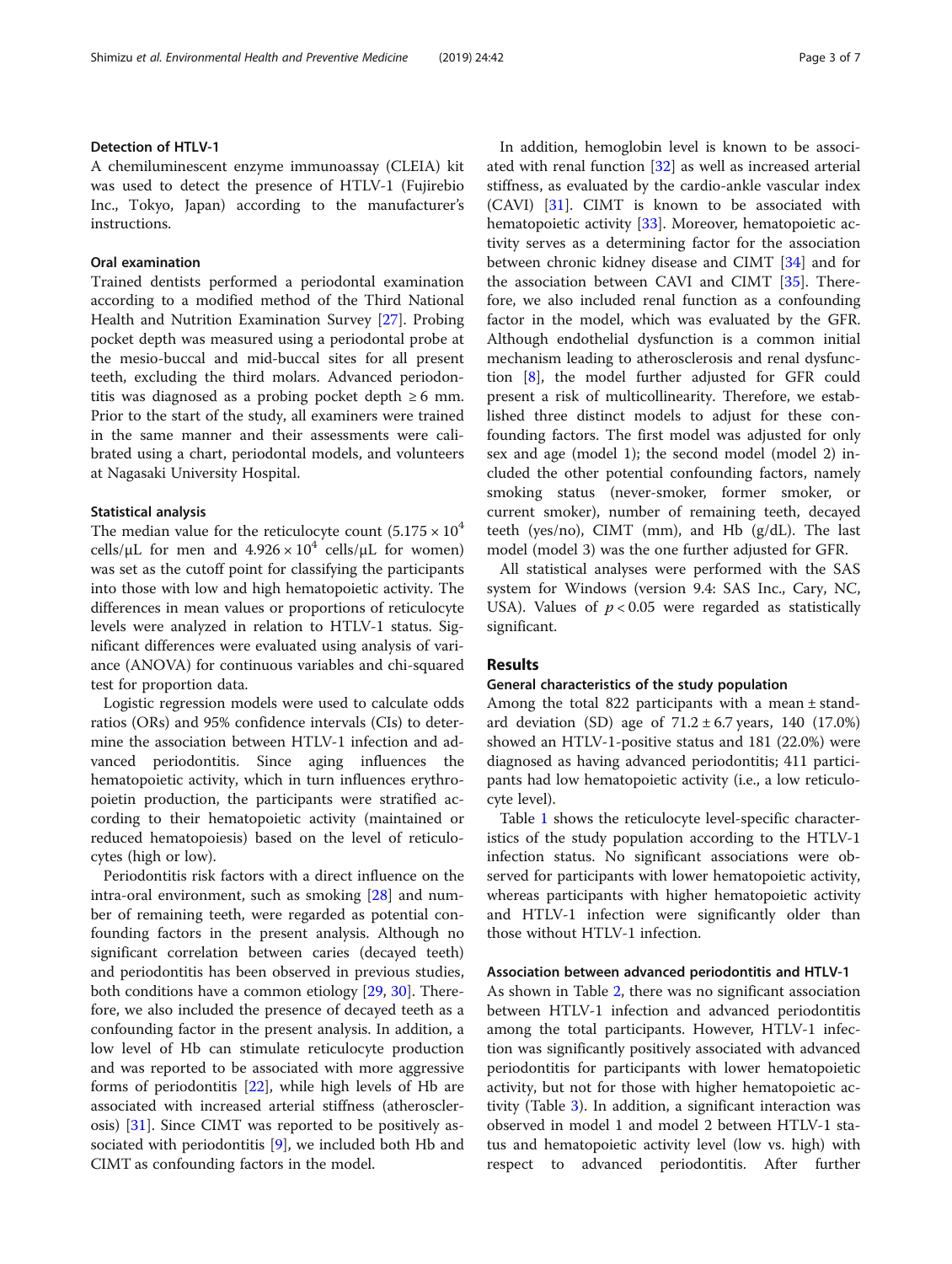# <span id="page-3-0"></span>Table 1 Characteristics of study population

|                                                       | Reticulocyte count levels |                   |               |                   |                   |       |  |  |
|-------------------------------------------------------|---------------------------|-------------------|---------------|-------------------|-------------------|-------|--|--|
|                                                       | Low                       |                   |               | High              |                   |       |  |  |
|                                                       | HTLV-1 infection          |                   | $\mathcal{P}$ | HTLV-1 infection  |                   | р     |  |  |
|                                                       | $(-)$                     | $(+)$             |               | $(-)$             | $(+)$             |       |  |  |
| No of subjects                                        | 345                       | 66                |               | 337               | 74                |       |  |  |
| No of advanced periodontitis (%)                      | 72 (20.9)                 | 21(31.8)          | 0.052         | 75 (22.3)         | 13 (17.6)         | 0.375 |  |  |
| Men, %                                                | 40.9                      | 33.3              | 0.253         | 39.5              | 40.5              | 0.865 |  |  |
| Age, year                                             | $71.7 \pm 7.0$            | $72.8 \pm 6.5$    | 0.209         | $70.2 \pm 6.3$    | $72.3 \pm 6.5$    | 0.010 |  |  |
| Current smoker, %                                     | 3.8                       | 7.6               | 0.167         | 8.0               | 4.1               | 0.237 |  |  |
| Former smoker, %                                      | 25.8                      | 19.7              | 0.294         | 22.0              | 23.0              | 0.850 |  |  |
| No of remaining teeth                                 | $22.3 \pm 5.3$            | $23.4 \pm 4.9$    | 0.125         | $22.9 \pm 5.2$    | $22.6 \pm 4.8$    | 0.574 |  |  |
| Individuals with decayed teeth, %                     | 28.1                      | 28.8              | 0.912         | 27.9              | 25.7              | 0.700 |  |  |
| CIMT, mm                                              | $0.71 \pm 0.13$           | $0.73 \pm 0.12$   | 0.321         | $0.70 \pm 0.13$   | $0.72 \pm 0.14$   | 0.299 |  |  |
| Hemoglobin, g/dL                                      | $13.6 \pm 1.2$            | $13.4 \pm 1.2$    | 0.191         | $14.1 \pm 1.3$    | $13.8 \pm 1.1$    | 0.156 |  |  |
| Reticulocyte, $\times$ 10 <sup>4</sup> cells/ $\mu$ L | $3.871 \pm 0.744$         | $3.874 \pm 0.788$ | 0.978         | $6.490 \pm 1.523$ | $6.747 \pm 3.019$ | 0.286 |  |  |
| GFR, $mL/min/1.73m2$                                  | $70.5 \pm 13.1$           | $67.9 \pm 14.1$   | 0.135         | $70.3 \pm 15.0$   | $70.7 \pm 14.6$   | 0.833 |  |  |

Values: mean ± 1 standard deviation (SD). Advanced periodontitis is defined as periodontal pocket ≥ 6.0 mm. Low reticulocyte levels were < 5.175 × 10<sup>4</sup> cells/µL for men and  $<$  4.926  $\times$  10<sup>4</sup> cells/µL for women

CIMT carotid intima-media thickness, GFR glomerular filtration rate

adjustment for GFR (model 3), the interaction showed marginal significance.

Sensitivity analysis according to the quartile of reticulocyte levels demonstrated associations between HTLV-1 infection and advanced periodontitis, similar to the main results.

# Discussion

The major finding of the present study is that HTLV-1 infection is positively associated with advanced periodontitis only among elderly participants with lower hematopoietic activity (a lower reticulocyte count).

A previous case-controlled cross-sectional study including 42 periodontally healthy individuals, 64 HTLV-1-seronegative individuals presenting with chronic

Table 2 Odds ratios (ORs) and 95% confidence intervals (CIs) for advanced periodontitis in relation to human T cell leukemia virus-1 (HTLV-1) infections

|                | HTLV-1 infection |                   | р     |
|----------------|------------------|-------------------|-------|
|                | $(-)$            | $^{(+)}$          |       |
| No of subjects | 682              | 140               |       |
| No of case (%) | 147 (21.6)       | 34 (24.3)         |       |
| Model 1        | 1.00             | 1.15(0.75, 1.77)  | 0.523 |
| Model 2        | 1.00             | 1.18 (0.76, 1.83) | 0.458 |
| Model 3        | 1.00             | 1.18 (0.76, 1.83) | 0.462 |

Advanced periodontitis is defined as periodontal pocket ≥ 6.0 mm. Model 1: adjusted only for sex and age. Model 2: adjusted further for smoking status (never, former, current), remained number of teeth, status of decayed teeth (presence, absence), carotid intima-media thickness (CIMT), and hemoglobin. Model 3: adjusted further for glomerular filtration rate (GFR)

periodontitis, and 36 individuals with chronic periodontitis with HTLV-1-seropositive HTLV-1-associated myelopathy (HAM)/symptomatic tropical spastic paraparesis (TSP) revealed that HTLV-1 may play a critical role in the pathogenesis of periodontal disease through deregulation of the local cytokine network [[36](#page-6-0)].

In the present study, we found further evidence that HTLV-1 infection is positively associated with advanced periodontitis among participants with low reticulocyte levels, even though most of the participants were asymptomatic.

Periodontitis has been shown to be closely associated with atherosclerosis [\[9](#page-5-0)], endothelial dysfunction [\[10](#page-5-0), [11](#page-5-0)], and disruption of the microcirculation [\[12,](#page-5-0) [13\]](#page-5-0), and low levels of erythrocytes and Hb are positively associated with periodontitis [[22](#page-5-0), [23](#page-5-0)]. In addition, reticulocyte levels are reported to be inversely associated with CIMT in elderly Japanese individuals [[18\]](#page-5-0). Therefore, maintaining higher levels of hematopoietic activity (i.e., a high reticulocyte level) should protect against the progression of periodontitis in elderly participants. However, we found a similar prevalence of advanced periodontitis in participants with low (22.6%) and high (21.4%) hematopoietic activity, as assessed by the reticulocyte count.

Aging is known to be associated with a decline of bone marrow activity (reduction in hematopoietic activity) [[19](#page-5-0)–[21](#page-5-0)] and also contributes to endothelial dysfunction via increasing oxidative stress [\[37](#page-6-0), [38](#page-6-0)]. Since the hematopoietic activity in elderly participants is determined by both of these age-related factors, higher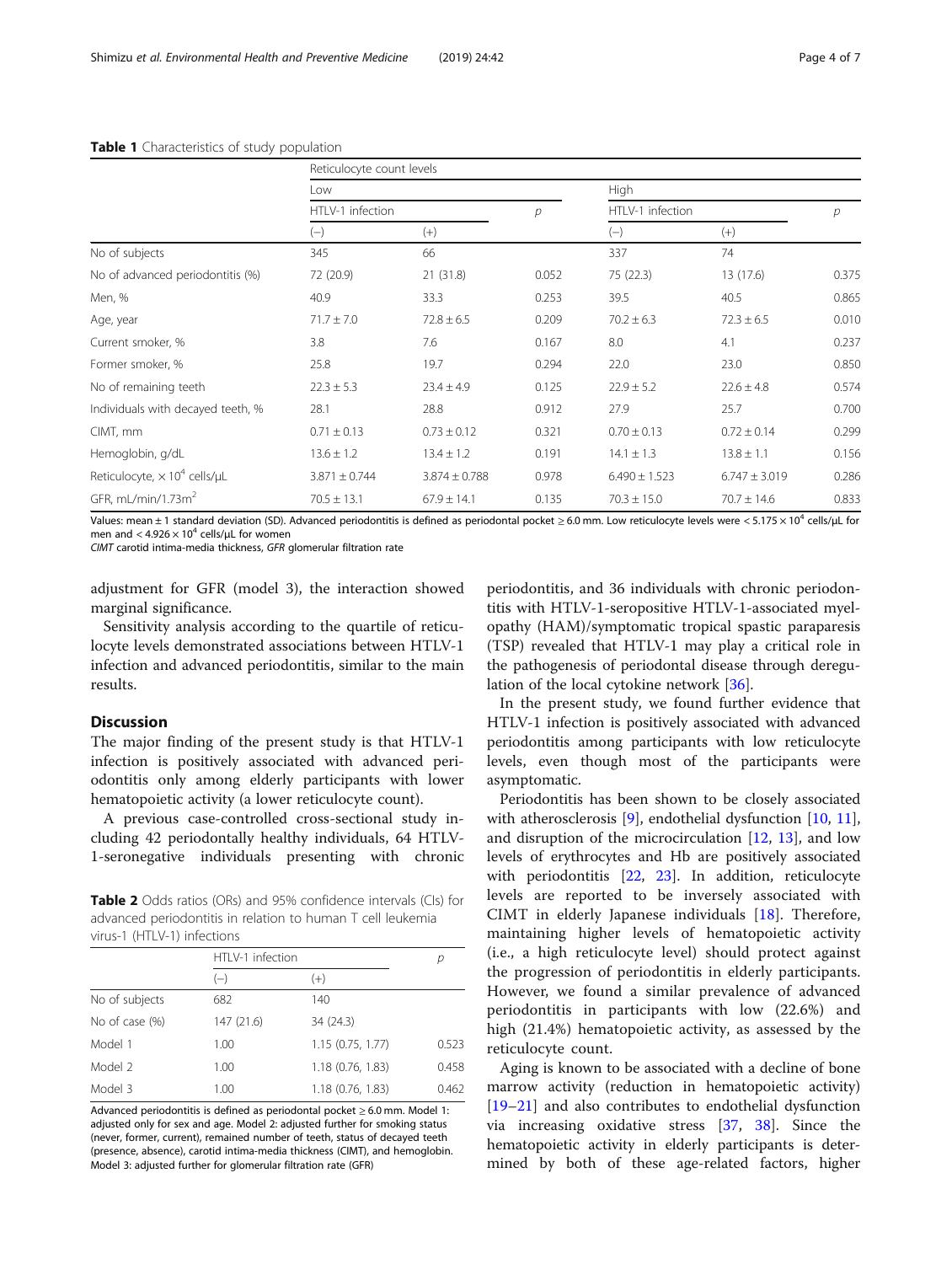|                | Reticulocyte count levels |                   |       |                  |                       |       | Interaction |
|----------------|---------------------------|-------------------|-------|------------------|-----------------------|-------|-------------|
|                | Low                       |                   |       | High             |                       |       |             |
|                | HTLV-1 infection          |                   | D     | HTLV-1 infection |                       | р     | р           |
|                | $\overline{\phantom{a}}$  | $^{(+)}$          |       | $(-)$            | $^{(+)}$              |       |             |
| No of subjects | 345                       | 66                |       | 337              | 74                    |       |             |
| No of case (%) | 72 (20.9)                 | 21(31.8)          |       | 75 (22.3)        | 13 (17.6)             |       |             |
| Model 1        | 1.00                      | 1.85 (1.03, 3.32) | 0.040 | 1.00             | 0.67(0.34, 1.30)      | 0.238 | 0.036       |
| Model 2        | 1.00                      | 1.92 (1.05, 3.49) | 0.034 | 1.00             | $0.69$ $(0.35, 1.36)$ | 0.283 | 0.039       |
| Model 3        | 1.00                      | 1.89 (1.04, 3.45) | 0.038 | 1.00             | $0.70$ $(0.35, 1.37)$ | 0.295 | 0.050       |

<span id="page-4-0"></span>Table 3 Odds ratios (ORs) and 95% confidence intervals (CIs) for advanced periodontitis in relation to human T cell leukemia virus-1 (HTLV-1) infections by status of reticulocyte count levels

Advanced periodontitis is defined as periodontal pocket  $\geq 6.0$  mm. Low reticulocyte levels were <5.175×10<sup>4</sup> cells/µL for men and <4.926×10<sup>4</sup> cells/µL for women. Model 1: adjusted only for sex and age. Model 2: adjusted further for smoking status (never, former, current), remained number of teeth, status of decayed teeth (presence, absence), carotid intima-media thickness (CIMT), and hemoglobin. Model 3: adjusted further for glomerular filtration rate (GFR)

hematopoietic activity can help to maintain endothelial function even if the magnitude of endothelial damage is severe [[17](#page-5-0), [18\]](#page-5-0). In other words, elderly participants with lower hematopoietic activity would have more difficulty in maintaining endothelial function, regardless of the severity of age-related endothelial dysfunction. We previously reported an ambivalent association of reticulocytes in hypertension and atherosclerosis (endothelial dysfunction), in which hypertension and atherosclerosis showed a significantly positive association; however, hypertension showed a significantly positive association with reticulocytes while atherosclerosis showed a significantly inverse association with reticulocytes [\[18\]](#page-5-0). The present study partly supports the abovementioned mechanism by indicating that the reticulocyte level serves as an indicator of not only endothelial damage but also endothelial repair activity. Furthermore, this study suggests that individuals with high levels of reticulocytes should have a higher capacity of endothelial maintenance compared to those with low levels of reticulocytes.

In addition, HTLV-1 infection is reported to be positively associated with atherosclerosis [\[7](#page-5-0)]. Therefore, compared to participants without HTLV-1 infection, HTLV-1-infected participants might have a greater degree of endothelial dysfunction, which can increase the risk of periodontitis [[9](#page-5-0)–[13](#page-5-0)]. This relationship between hematopoietic activity and endothelial function explains the significantly positive association between HTLV-1 infection and advanced periodontitis only in participants with lower hematopoietic activity (lower endothelial repair activity).

Furthermore, a significant interaction was observed between HTLV-1 status and hematopoietic activity level (low vs. high) with respect to advanced periodontitis. These results also support the abovementioned mechanism by indicating that hematopoietic activity levels could act as a determinant of the association between HTLV-1 and advanced periodontitis.

Some potential limitations of this study warrant consideration. Although the age-related endothelial dysfunction should have an influence on the association between HTLV-1 infection and advanced periodontitis, no data on endothelial function were available to directly assess this relationship. Thus, further analyses that include endothelial function-related data such as flowmediated dilation [\[39](#page-6-0)] will be necessary.

Owing to the lack of knowledge regarding the determination of the exact cutoff point, the median values of reticulocytes were used for the present analysis. Further investigation is necessary to clarify whether the balance between endothelial damage and endothelial repair that contributes to endothelial maintenance can help to determine the exact cutoff point for the present associations. In addition, because this was a cross-sectional study, causal relationships could not be established. Nevertheless, the association identified provides new insights into the potential mechanisms mediating the relationship between HTLV-1 and periodontitis, highlighting the importance of maintaining hematopoietic activity for the overall health of elderly participants.

# Conclusions

HTLV-1 infection is positively associated with advanced periodontitis among elderly participants with lower hematopoietic activity (a lower reticulocyte count) but not among elderly participants with higher hematopoietic activity (a higher reticulocyte count). Since elderly participants with higher hematopoietic activity should have higher tissue-repairing activity [[40](#page-6-0)] with a protective effect against periodontitis progression [[23](#page-5-0)], these findings can help to clarify the underlying mechanism contributing to the progression of periodontitis among elderly participants.

#### Abbreviations

ANOVA: Analysis of variance; CIMT: Carotid intima-media thickness; CIs: Confidence intervals; CLEIA: Chemiluminescent enzyme immunoassay; HAM: HTLV-1-associated myelopathy; Hb: Hemoglobin; HTLV-1: Human T cell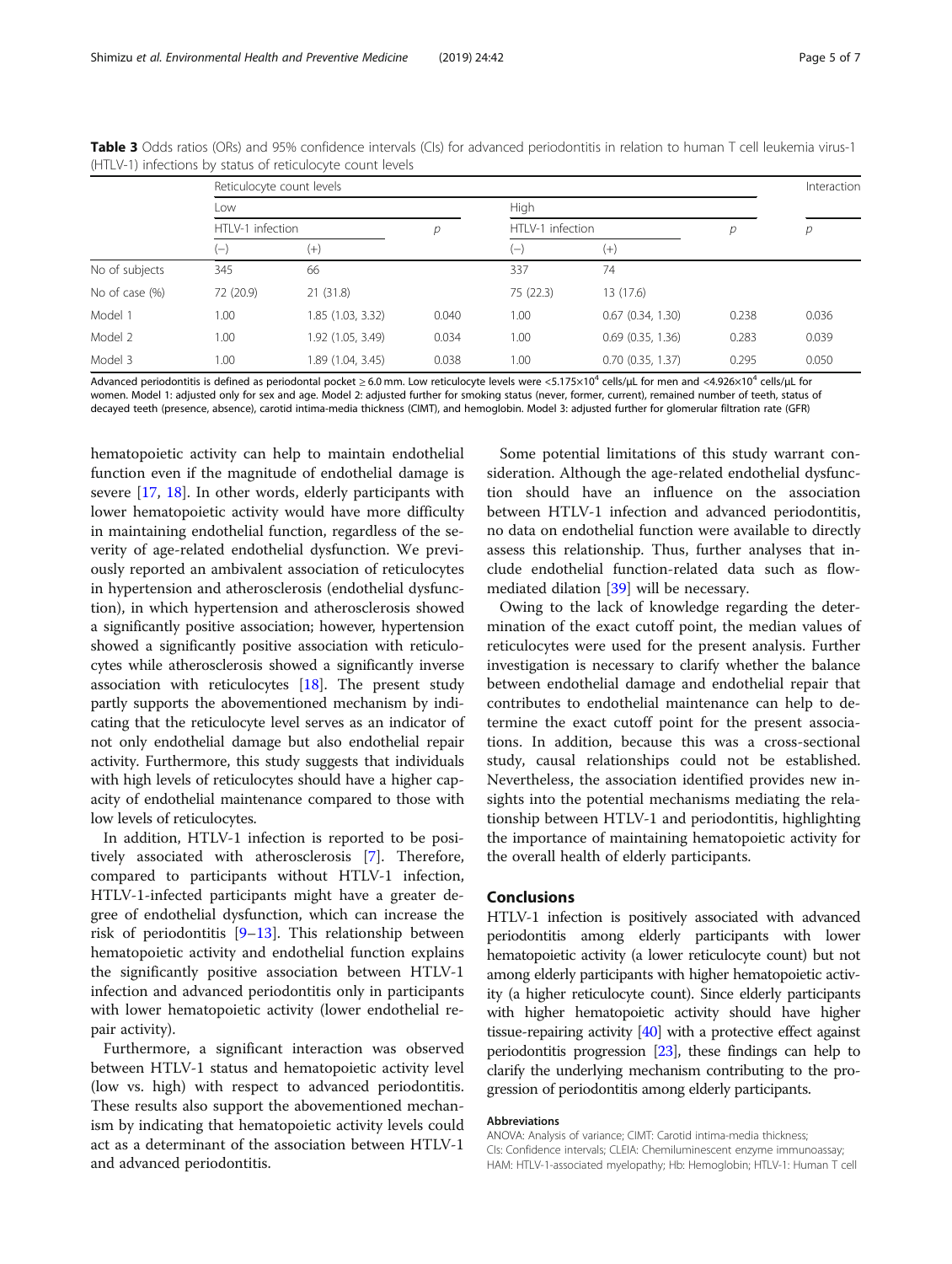<span id="page-5-0"></span>leukemia virus 1; ORs: Odds ratios; RBC: Red blood cell; SD: Standard deviation; TSP: Tropical spastic paraparesis

#### Acknowledgements

We are grateful to the staff of Goto city office for their outstanding support. We would like to thank Editage ([www.editage.jp\)](http://www.editage.jp) for English language editing.

#### Authors' contributions

YS designed the study, performed the statistical analyses, interpreted the data, and drafted and revised the manuscript. HY, MK, RF, TI, HF, HH, KoK, KaK, SY.K, TS, and AK assisted with the study design, were involved in data collection, and checked the manuscript. HY, SY.K, and TM participated in the study concept and checked the manuscript. TM was the general coordinator and designed the study. All authors read and approved the final manuscript.

#### Funding

This study was supported by Grants-in-Aid for Scientific Research from the Japan Society for the Promotion of Science (No. 18K06448, No. 17H03740).

#### Availability of data and materials

The datasets generated during and/or analyzed during the current study are not publicly available due to ethical consideration but are available from the corresponding author on reasonable request.

#### Ethics approval and consent to participate

This study was approved by the Ethics Committee of Nagasaki University Graduate School of Biomedical Sciences (project registration number 14051404). All procedures involving human participants were performed in accordance with the ethical standards of the institution research committee and with the 1964 Helsinki Declaration and its later amendments for comparable ethical standards.

#### Consent for publication

Not applicable

#### Competing interests

The authors declare that they have no competing interests.

#### Author details

<sup>1</sup>Department of Community Medicine, Nagasaki University Graduate School of Biomedical Sciences, Nagasaki-shi, Sakamoto 1-12-4, Nagasaki 852-8523, Japan. <sup>2</sup> Department of Cardiovascular Disease Prevention, Osaka Center for Cancer and Cardiovascular Diseases Prevention, Osaka, Japan. <sup>3</sup>Department of General Medicine, Nagasaki University Hospital, Nagasaki, Japan. 4 Department of Oral Health, Nagasaki University Graduate School of Biomedical Sciences, Nagasaki, Japan. <sup>5</sup>Department of Community Oral Health, School of Dentistry, Asahi University, Gifu, Japan. <sup>6</sup>Community Medical Network Center, Nagasaki University Hospital, Nagasaki, Japan. 7 Department of Immunology and Rheumatology, Nagasaki University Graduate School of Biomedical Sciences, Nagasaki, Japan. <sup>8</sup>Department of Island and Community Medicine, Nagasaki University Graduate School of Biomedical Sciences, Nagasaki, Japan.

#### Received: 11 January 2019 Accepted: 29 May 2019 Published online: 10 June 2019

#### References

- 1. Gessain A, Cassar O. Epidemiological aspects and world distribution of HTLV-1 infection. Front Microbiol. 2012;3:388.
- 2. Tajima K. The 4th nation-wide study of adult T-cell leukemia/lymphoma (ATL) in Japan: estimates of risk of ATL and its geographical and clinical features. The T- and B-cell Malignancy Study Group. Int J Cancer. 1990;45(2): 237–43.
- 3. Yamaguchi K, Watanabe T. Human T lymphotropic virus type-I and adult Tcell leukemia in Japan. Int J Hematol. 2002;76(Suppl 2):240–5.
- 4. Murphy EL, Hanchard B, Figueroa JP, Gibbs WN, Lofters WS, Campbell M, et al. Modelling the risk of adult T-cell leukemia/lymphoma in persons infected with human T-lymphotropic virus type I. Int J Cancer. 1989;43(2):250–3.
- Kaplan JE, Osame M, Kubota H, Igata A, Nishitani H, Maeda Y, et al. The risk of development of HTLV-I-associated myelopathy/tropical spastic

paraparesis among persons infected with HTLV-I. J Acquir Immune Defic Syndr. 1990;3(11):1096–101.

- 6. Maloney EM, Cleghorn FR, Morgan OS, Rodgers-Johnson P, Cranston B, Jack N, et al. Incidence of HTLV-I-associated myelopathy/tropical spastic paraparesis (HAM/TSP) in Jamaica and Trinidad. J Acquir Immune Defic Syndr Hum Retrovirol. 1998;17(2):167–70.
- 7. Yamanashi H, Koyamatsu J, Nagayoshi M, Shimizu Y, Kawashiri SY, Kondo H, et al. Human T-cell leukemia virus-1 infection is associated with atherosclerosis as measured by carotid intima-media thickness in Japanese community-dwelling older people. Clin Infect Dis. 2018;67(2):291–4.
- 8. Endemann DH, Schiffrin EL. Endothelial dysfunction. J Am Soc Nephrol. 2004;15(8):1983–92.
- 9. Hayashida H, Saito T, Kawasaki K, Kitamura M, Furugen R, Iwasaki T, et al. Association of periodontitis with carotid artery intima-media thickness and arterial stiffness in community-dwelling people in Japan: the Nagasaki Islands study. Atherosclerosis. 2013;229(1):186–91.
- 10. Gurav AN. The implication of periodontitis in vascular endothelial dysfunction. Eur J Clin Invest. 2014;44(10):1000–9.
- 11. Holtfreter B, Empen K, Gläser S, Lorbeer R, Völzke H, Ewert R, et al. Periodontitis is associated with endothelial dysfunction in a general population: a cross-sectional study. PLoS One. 2013;8(12):e84603.
- 12. Lira-Junior R, Figueredo CM, Bouskela E, Fischer RG. Severe chronic periodontitis is associated with endothelial and microvascular dysfunctions: a pilot study. J Periodontol. 2014;85(12):1648–57.
- 13. Boillot A, Bouchard P, Moss K, Offenbacher S, Czernichow S. Periodontitis and retinal microcirculation in the Atherosclerosis Risk in Communities study. J Clin Periodontol. 2015;42(4):342–9.
- 14. Ong G. Periodontal reasons for tooth loss in an Asian population. J Clin Periodontol. 1996;23(4):307–9.
- 15. Takakura N, Watanabe T, Suenobu S, Yamada Y, Noda T, Ito Y, et al. A role for hematopoietic stem cells in promoting angiogenesis. Cell. 2000;102(2): 199–209.
- 16. Yamada Y, Takakura N. Physiological pathway of differentiation of hematopoietic stem cell population into mural cells. J Exp Med. 2006;203(4): 1055–65.
- 17. Shi Q, Rafii S, Wu MH, Wijelath ES, Yu C, Ishida A, et al. Evidence for circulating bone marrow-derived endothelial cells. Blood. 1998;92(2):362–7.
- 18. Shimizu Y, Kawashiri SY, Yamanashi H, Koyamatsu J, Fukui S, Kondo H, et al. Reticulocyte levels have an ambivalent association with hypertension and atherosclerosis in the elderly: a cross-sectional study. Clin Interv Aging. 2019; 14:849-57.
- 19. Brusnahan SK, McGuire TR, Jackson JD, Lane JT, Garvin KL, O'Kane BJ, et al. Human blood and marrow side population stem cell and Stro-1 positive bone marrow stromal cell numbers decline with age, with an increase in quality of surviving stem cells: correlation with cytokines. Mech Ageing Dev. 2010;131(11–12):718–22.
- 20. Garvin K, Feschuk C, Sharp JG, Berger A. Does the number or quality of pluripotent bone marrow stem cells decrease with age? Clin Orthop Relat Res. 2007;465:202–7.
- 21. Cooper B. The origins of bone marrow as the seedbed of our blood: from antiquity to the time of Osler. Proc (Bayl Univ Med Cent). 2011;24(2):115–8.
- 22. Anand PS, Sagar DK, Ashok S, Kamath KP. Association of aggressive periodontitis with reduced erythrocyte counts and reduced hemoglobin levels. J Periodontal Res. 2014;49(6):719–28.
- 23. Hutter JW, van der Velden U, Varoufaki A, Huffels RA, Hoek FJ, Loos BG. Lower numbers of erythrocytes and lower levels of hemoglobin in periodontitis patients compared to control subjects. J Clin Periodontol. 2001;28(10):930–6.
- 24. Chaturvedi AK, Wilson M, Sanders-Lewis KA, Katki HA, Urquhart N, Walters MA, et al. Hematologic and biochemical changes associated with human T lymphotropic virus type 1 infection in Jamaica: a report from the population-based blood donors study. Clin Infect Dis. 2007;45(8):975–82.
- 25. Imai E, Horio M, Watanabe T, Iseki K, Yamagata K, Hara S, et al. Prevalence of chronic kidney disease in the Japanese general population. Clin Exp Nephrol. 2009;13(6):621–30.
- 26. Hara T, Takamura N, Akashi S, Nakazato M, Maeda T, Wada M, et al. Evaluation of clinical markers of atherosclerosis in young and elderly Japanese adults. Clin Chem Lab Med. 2006;44(7):824–9.
- 27. Brown LJ, Brunelle JA, Kingman A. Periodontal status in the United States, 1988–1991: prevalence, extent, and demographic variation. J Dent Res. 1996;75 Spec:672–83.